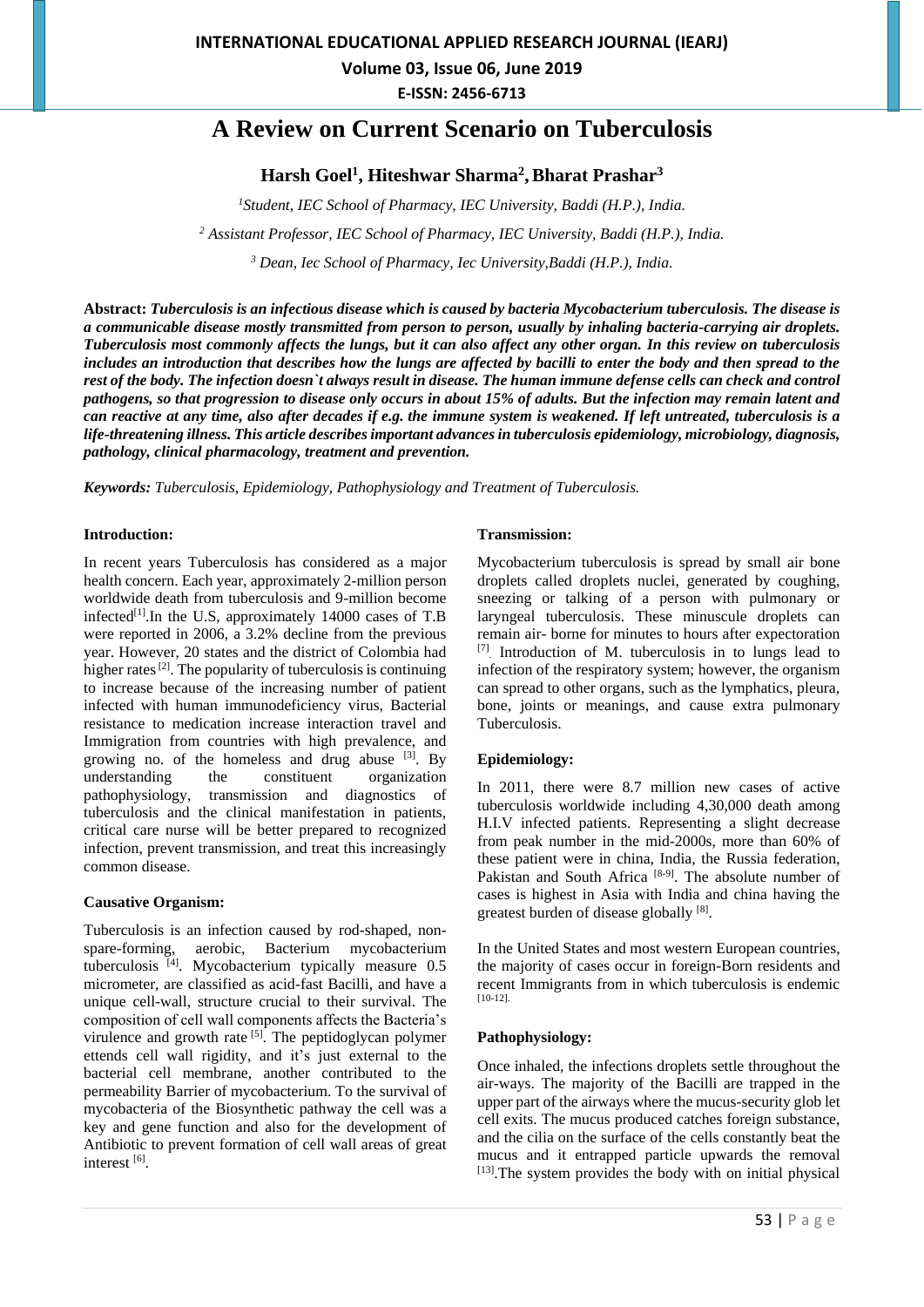# **INTERNATIONAL EDUCATIONAL APPLIED RESEARCH JOURNAL (IEARJ) Volume 03, Issue 06, June 2019 E-ISSN: 2456-6713**

defenses that prevents infection in most persons exposed to tuberculosis [14]. Several mechanism and macrophage receptors of the mycobacteria [15]. The mycobacterial lipoarabinomann and is a key ligand for a macrophage receptors [16]. The complementary system also play a role in the phagocytosis of the bacteria [17].



Fig. 1: Pathophysiology of tuberculosis

The outcomes is essentially determined by the quality of host defenses and the balance that occur between host defenses and the invading mycobacteria<sup>[18-21]</sup>.

### **Test for Diagnosis of TB:**

There are several different types of TB test. The TB test available to diagnosis TB. Even if a person has symptoms of TB it is often difficult to diagnosis TB, and it is particularly difficult to diagnosis TB, and it is what is needed to provide effective TB Treatment for drug resistant TB<sup>[22]</sup>.

**Culture Test:** Although the culture test for TB is very accurate, it can take several weeks to get a result<sup>[23]</sup>. It also required expensive equipment and skilled personal.

**The skin Test:** The skin test is widely used four diagnosing TB. In countries with low rates of the TB it is often used to test latent TB infection. The problem with using it in countries with high rates of TB infection is that the majority of people may have latent TB  $[24]$ . The spen test involves infecting a small amount of fluid [called tuber wlin] into the spin in the lower part of the arm then the person must return after 48 to 72 hours to have a trained health care worker look at their arm. The health care worker will look for a raised hard area or swelling and if there is one then they will measure its size. They will not

include any general area of redness [25] the test result depends upon the size of the raised hard area or swelling.

**Chest x-ray:** If a person has had TB bacteria which have caused inflammation in the lungs an abnormal shadow may be visible on chest x-ray .Also acute pulmonary TB can be easily seen on an x-ray However, What it shows is not specific. A normal chest x-ray cannot include extra pulmonary TB <sup>[26-28].</sup> Also in countries where resources are more limited there is often lack of x-ray facilities.

**Symptom:** weakness, losing weight, high fever, night sweat, cough.

#### **Drugs for TB treatment**:

- 1. Isoniazid
- 2. Rifampin (Rifadin, Rimactane)
- 3. Ethanbutol
- 4. Pyrozinamide
- 5. Bedaquiline (sirture)
- 6. Linezolid (zyvox)

#### **Future Perspective:**

MDR-TB is a significant challenge for the control of TB in many parts of the world and a threat to TB elimination. The origin of this problem has been the sub-optimal management, individual or programmatic, of patients with susceptible TB. Inadequate management of cases can be the origin of 50% of the new RR/MDR-TB cases. The other 50% is due to active transmission of RR/MDR-TB strains in the community or healthcare settings. Therefore, to control this [epidemic,](https://www.sciencedirect.com/topics/medicine-and-dentistry/epidemic) we will need to improve the management of the susceptible TB cases as well as find and cure most of the RR/MDR-TB cases, to whom best treatment options must be assured.

Fortunately, after almost four decades with practically the same diagnostic tools and armamentarium, there have been significant advances in this field, with a focus on the new global drug-resistant TB epidemic. Drug resistant TB treatment has evolved considerably over the last years, the new shorter MDR-TB regimens and increasing availability of new or repurposed drugs like bed aquiline, delamanid, clofazimieand linezolid envisaged that more patients will be able to be treated and more will survive. If we are careful, we will not repeat previous errors with the new drugs and the dream of developing a universal new regimen with these new drugs for all TB patients, susceptible and resistant to all the old drugs may become a reality. Proper cleanliness drive is needed with medication, so that the chances of communication can be reduced.

### **Conclusion:**

Tuberculosis remains a major cause of death worldwide. The rise and spread of drug resistance and synergistic interaction with the HIV epidemic are posing at TB challenge and threatening global efforts at TB control. Newer anti tuberculosis drug offer the promise of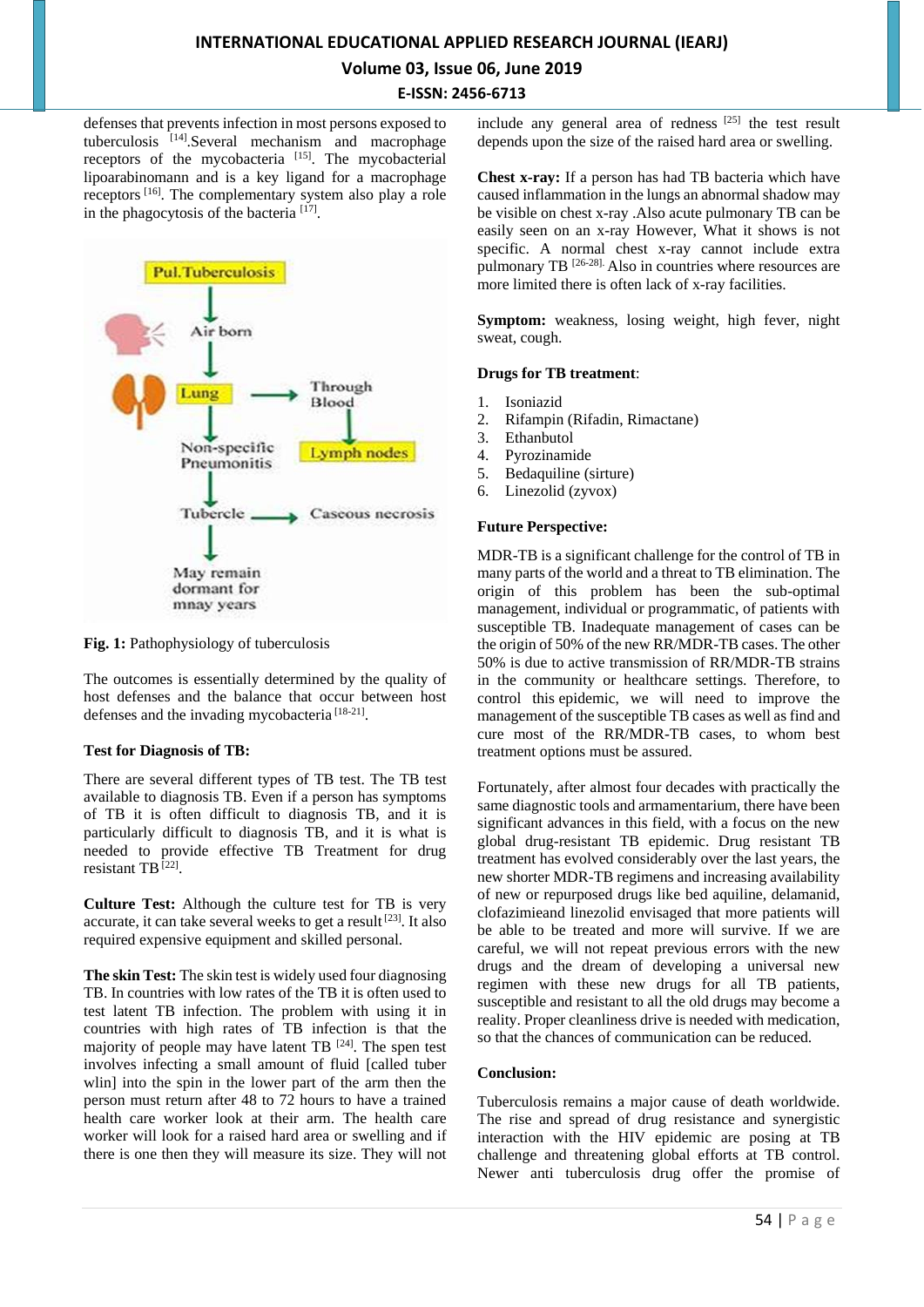# **INTERNATIONAL EDUCATIONAL APPLIED RESEARCH JOURNAL (IEARJ) Volume 03, Issue 06, June 2019**

**E-ISSN: 2456-6713**

shortenece disease and latent infection Although these scientific development are promising the global economic greies continue to hinder TB-control programs strong political and financial commitments will be required to achieve global control of TB and albert millions of unnecessary deaths .

#### **Acknowledgement:**

We are grateful to the management of IEC university baddi India for facilitating the prepration of this review.

#### **References:**

- 1. Centers for Disease Control and Prevention. World TB day—March 24, 2007. MMWR Morb Mortal Wkly Rep. 2007; 56(11):245.
- 2. Centers for Disease Control and Preven-tion. Trends in tuberculosis incidence, United States, 2006. MMWR Morb Mortal Wkly Rep. 2007; 56(11):245- 250.
- 3. Goldrick BA. Once dismissed, still rampant: tuberculosis, the second deadliest infectious disease worldwide. Am J Nurs. 2004; 104(9):68-70.
- 4. Porth CM. Alterations in respiratory function: respiratory tract infections, neoplasms, and childhood disorders. In: Porth CM, Kunert MP. Pathophysiology: Concepts of Altered Health States. Philadelphia, PA: Lippincott Williams & Wilkins; 2002:615-619.
- 5. Lee RB, Li W, Chatterjee D, Lee RE. Rapid structural characterization of the arabinogalactan and lipoarabinomannan in live mycobacterial cells using 2D and 3D HR-MAS NMR: structural changes in the arabinan due to ethambutol treatment and gene mutation are observed. Glycobiology. 2005; 15(2):139-151.
- 6. Joe M, Bai Y, Nacario RC, Lowary TL. Synthesis of the docosanasaccharide arabinan domain of mycobacterial arabinogalactan and a proposed octadecasaccharide biosyn-thetic precursor. J Am Chem Soc. 2007; 129 (32):9885-9901.
- 7. American Thoracic Society and Centers for Disease Control and Prevention. Diagnostic standards and classification of tuberculosis in adults and children. Am J Respir Crit Care Med. 2000; 161(4 pt 1):1376- 1395.
- 8. Global Tb report 2012, Geneva; WHO (HTTP:// [WWW. WHO](http://www.who/) int/tb/ publication/ global-report/en/.
- 9. Lawn SD, Zumla AI. TB Lanut 2011; 378: 57-72.
- 10. Surveillance reports: reported tuberculosis in the United States, 2005. Centers for Disease Control and Prevention.

http://www.cdc.gov/tb/surv/surv2005/default.htm.Pu

blished September 2006. Last reviewed May 18, 2008. Accessed January 28, 2009.

- 11. Schwenk A, Hodgson L, Wright A, et al. Nutritional partitioning during treatmen of tuberculosis: gain in body fat but not in protein mass. Am J Clin Nutr. 2004; 79: 1006-1012.
- 12. Anderson ST, Williams AJ, Brown JR, et al.Transmission of Mycobacterium tuberculo-sis undetected by tuberculin skin testing. Am J Respir Crit Care Med. 2006; 173:1038-1042.
- 13. Frieden TR, Sterling TR, Munsiff SS, Watt CJ, Dye C. Tuberculosis. Lancet. 2003; 362:887-899.
- 14. Jensen PA, Lambert LA, Iademarco MF, Ridzon R; Centers for Disease Control and Prevention. Guidelines for preventing the transmission of Mycobacterium tuberculosis in health-care settings, 2005. MMWR Recomm Rep. 2005; 54(RR-17):1-141.
- 15. Van Crevel R, Ottenhoff THM, van der Meer JWM. Innate immunity to Mycobacterium tuberculosis. Clin Microbiol Rev. 2002; 15: 294-309.
- 16. Nicod LP. Immunology of tuberculosis. Swiss Med Wkly. 2007; 137(25-26):357-362.
- 17. Chalco K, Wu DY, Mestanza L, et al. Nurses as providers of emotional support to patients with MDR-TB. Int Nurs Rev. 2006; 53(4):253-260.
- 18. Van Crevel R, Ottenhoff THM, van der Meer JWM. Innate immunity to Mycobacterium tuberculosis. Clin Microbiol Rev. 2002; 15: 294-309.
- 19. Nicod LP. Immunology of tuberculosis. Swiss Med Wkly. 2007; 137(25-26):357-362.
- 20. Goyot-Revol V, Innes JA, Hackforth S,Hinks T, Lalvani A. Regulatory T cells are expanded in blood and disease sites in patients with tuberculosis. Am J Resp Crit Care Med. 2006; 173:803-810.
- 21. Nicod LP. Immunology of tuberculosis. Swiss Med Wkly. 2007; 137(25-26):357-362.
- 22. Thrupp L, Bradley S, Smith P, Simor A, Gantz N, et al. Tuberculosis prevention and control in long-termcare facilities for older adults. Infect Control Hosp Epidemiol. 2004; 25:1097-1108.
- 23. Interactive core curriculum on tuberculosis. Centers for Disease Control and Prevention http://www.cdc.gov/tb/webcourses/CoreCurr/TB\_Co urse/Menu/frameset\_internet.htm. Accessed January 28, 2009.
- 24. Michos AG, Daikos GL, Tzanetou K, et al. Detection of Mycobacterium tuberculosis DNA in respiratory and nonrespiratory specimens by the Amplicor MTB PCR. Diagn Microbiol Infect Dis. 2006; 54:121-126.
- 25. Jensen PA, Lambert LA, Iademarco MF, Ridzon R; Centers for Disease Control and Prevention.